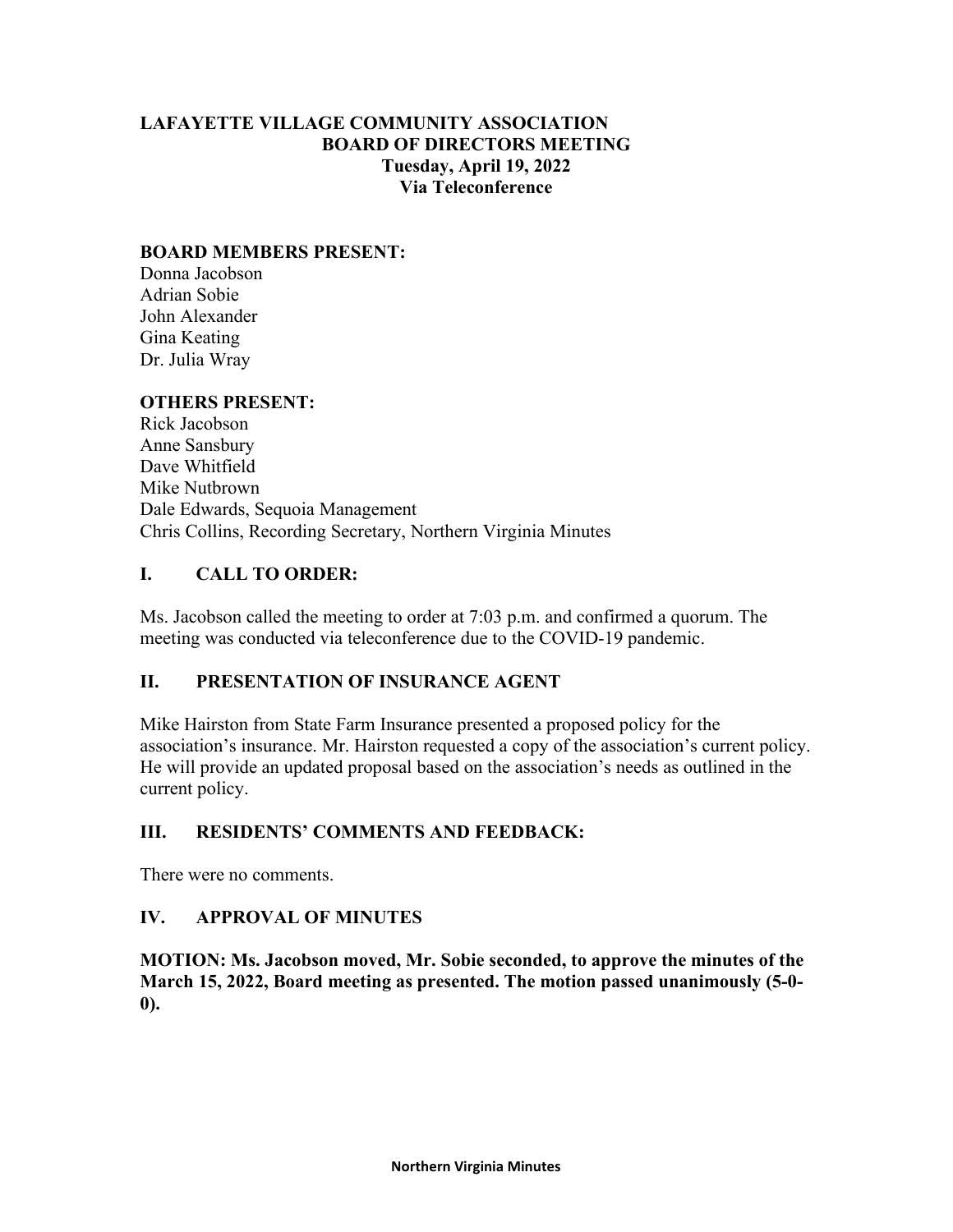**Lafayette Village April 19, 2022 Page 2**

# **V. PRESIDENT'S COMMENTS:**

Ms. Jacobson reminded everyone that LVCA will celebrate Arbor Day/Earth Day on Saturday, April  $30<sup>th</sup>$ . She also reported that the Board voted unanimously, outside of a regular Board meeting, to accept the audit report for FY 2021. Lastly, in addition to the insurance presentation today, there will be two more presentations that will take place during the May and June Board meetings.

# **VI. MANAGEMENT REPORT:**

Mr. Edwards reported that he has received a couple of complaints about recycling not being picked up and he is following up with Patriot. Atlantic is currently prepping the pool for the summer season. Mr. Edwards reported that he received the lids for the trash cans at the pool, but they were the wrong size. He found the correct lids at Home Depot, but the entire trash can must be purchased. The Board agreed that Mr. Edwards should purchase two new cans at Home Depot. Mr. Edwards noted that the rear door to the pool house has been repaired. He will begin re-inspections next week.

# **VII. COMMITTEE REPORTS:**

Architectural Control Committee: Rick Jacobson reported that, to date, there have been forty-eight requests, forty-nine questions, and fifty-one violations. He added that requests have picked up lately.

Communications Committee: Ms. Jacobson stated that articles and submissions for the May newsletter are due by May  $25<sup>th</sup>$ .

Finance Committee: Mr. Alexander reported that the committee met last weekend. There are CDs maturing in May, September and November. Mr. Alexander reported that he is working with Patriot to get an explanation of charges that have increased over the last several years with no advance notification as required.

# **MOTION: Mr. Alexander moved, Ms. Jacobson seconded, to purchase a one or two year (depending on rates) CD for \$150,000. The motion passed unanimously (5-0-0).**

Grounds Committee: Mr. Nutbrown reported that a Virginia Red Cedar tree will be planted at Trammell Park during the Arbor Day/Earth Day celebration on April  $30<sup>th</sup>$ . Mr. Nutbrown also noted that the lights have all been changed out now, and that he will install the steppingstones at the pool house this weekend. Lastly, he reported that the committee has discussed possibly repairing the bench at the pool house rather than replacing it.

Merrimac Liaison Committee: There was no report.

Neighborhood Watch Committee: Mr. Sobie reminded everyone to remain alert and will also post this reminder on Nextdoor.com.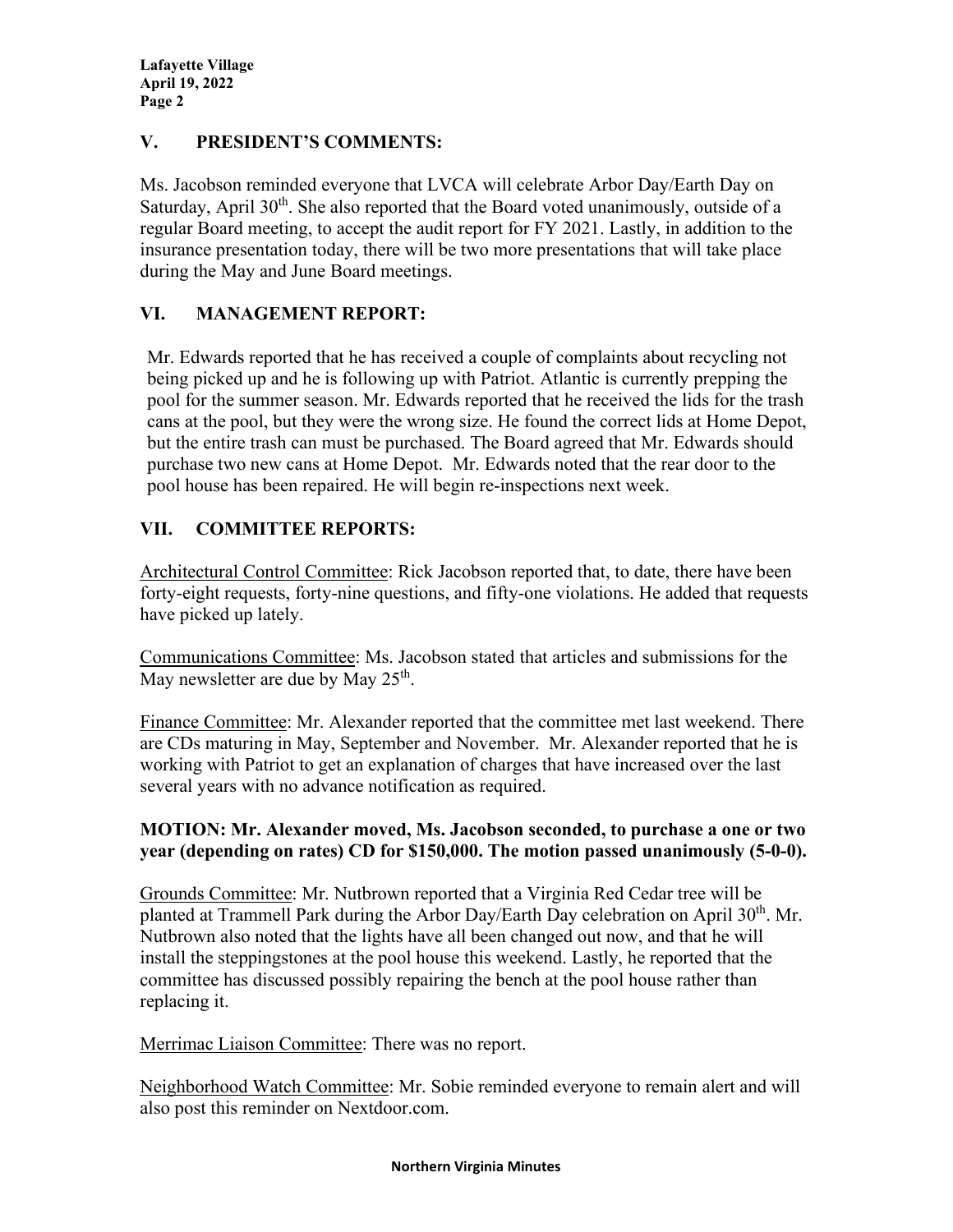**Lafayette Village April 19, 2022 Page 3**

Pool & Recreation Committee: Laminated signs will be posted at the pool. Mr. Alexander stated that he has about thirty bracelets remaining for those who reserve the picnic pad at the pool. Ms. Jacobson will contact Rebecca Just about purchasing additional bracelets for use this summer.

State & County Liaison Committee: Ms. Jacobson reported that a Parking Reimagined initiative meeting will be held in May.

# **VIII. OLD BUSINESS:**

There was no old business to discuss.

# **IX. NEW BUSINESS**:

Tree for Arbor Day/Earth Day:

MOTION: Ms. Jacobson moved, Mr. Alexander seconded, to purchase a cedar tree to plant during the Arbor Day/Earth Day celebration at an amount not to exceed \$800.00. The motion passed unanimously (5-0-0).

# **X. ACTION ITEMS:**

- Purchase two trash cans for the pool
- Drain
- New bids for trash contract
- Email two-years of Patriot invoices and contracts to Ms. Jacobson and Mr. Alexander

# **XI. ADJOURNMENT**

**MOTION: Ms. Jacobson moved, Mr. Sobie seconded, to adjourn the regular session of the Board meeting at 8:27 p.m. to convene an Executive Session. The motion passed unanimously (5-0-0).**